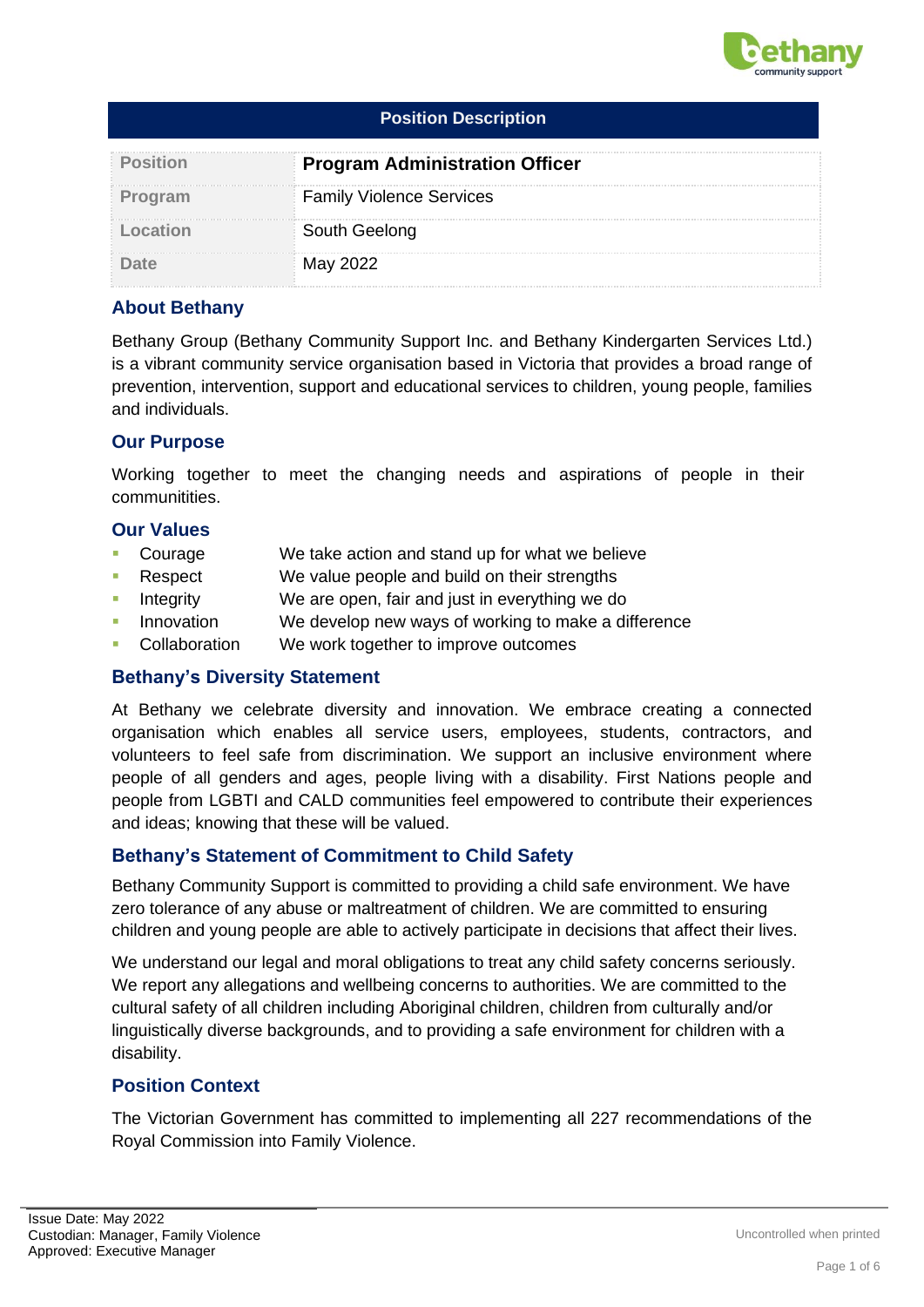

The Royal Commission into Family Violence (RCFV) highlighted the need for increased visibility and accountability of perpetrators of family violence, no matter which point of the service system they chose to enter (Recommendations 86, 87, 88 and 89). Central to these recommendations included the development of strong and capable perpetrator accountability practice, increasing the understanding the complex interplay between the primary reason men choose to use violence and any contributing factors, such as Alcohol and Drug Use and Mental Health and improving the outcomes for perpetrators who attend Men's Behaviour Change programs.

In March 2018, Bethany established the **Men's Family Violence Intervention Centre**. This Centre provides a coordinated response, designed to increase accountability and visibility of men who choose to use violence in their family relationships. The service is informed by cutting-edge research and emerging practice and will ultimately provide men access to services including:

- Cross Sector Coordination to male perpetrators of family violence
- Individual assessment and treatment to male perpetrators of family violence
- Men's case management for male perpetrators of family violence
- Men's Behaviour Change programs
- Fathering programs
- Drug and alcohol counselling
- Forensic Assessment
- Financial counselling
- Housing and homelessness response

As the model develops, additional treatment services will be provided, including: Primary Health Care, mental health assessment and treatment and other counselling.

The Centre will also host a well-appointed training facility with a capability of hosting 75 people, thereby providing an incredible opportunity for local workers to build their capacity to work confidently with perpetrators of family violence.

#### **Current responses include:**

**Intake Screening, Triage and Assessment** of all male family violence perpetrators who are referred to the Barwon Family Violence Support and Safety Hub. This is a key component of the statewide integrated family violence reforms and has been designed to ensure that men who choose to use violence have timely access to a full range of services through earlier intake and assessment. All perpetrator assessments will consider suitability for entry to Men's Behaviour Change; Case Management; Fathering Programs; Cross Sector Coordination and/or their appropriateness and readiness for alternative services.

**Men's Behaviour Change**, primarily a group based intervention that seeks to engage male perpetrators of family violence in processes and practices designed to engender opportunities for the men to take responsibility for their violent behavior. This model is enhanced via the use of **Family Safety Contact Worker** work, which aims to provide education and support to the current or ex-partners (and potentially children) of the men who participate in the Men's Behaviour Change model.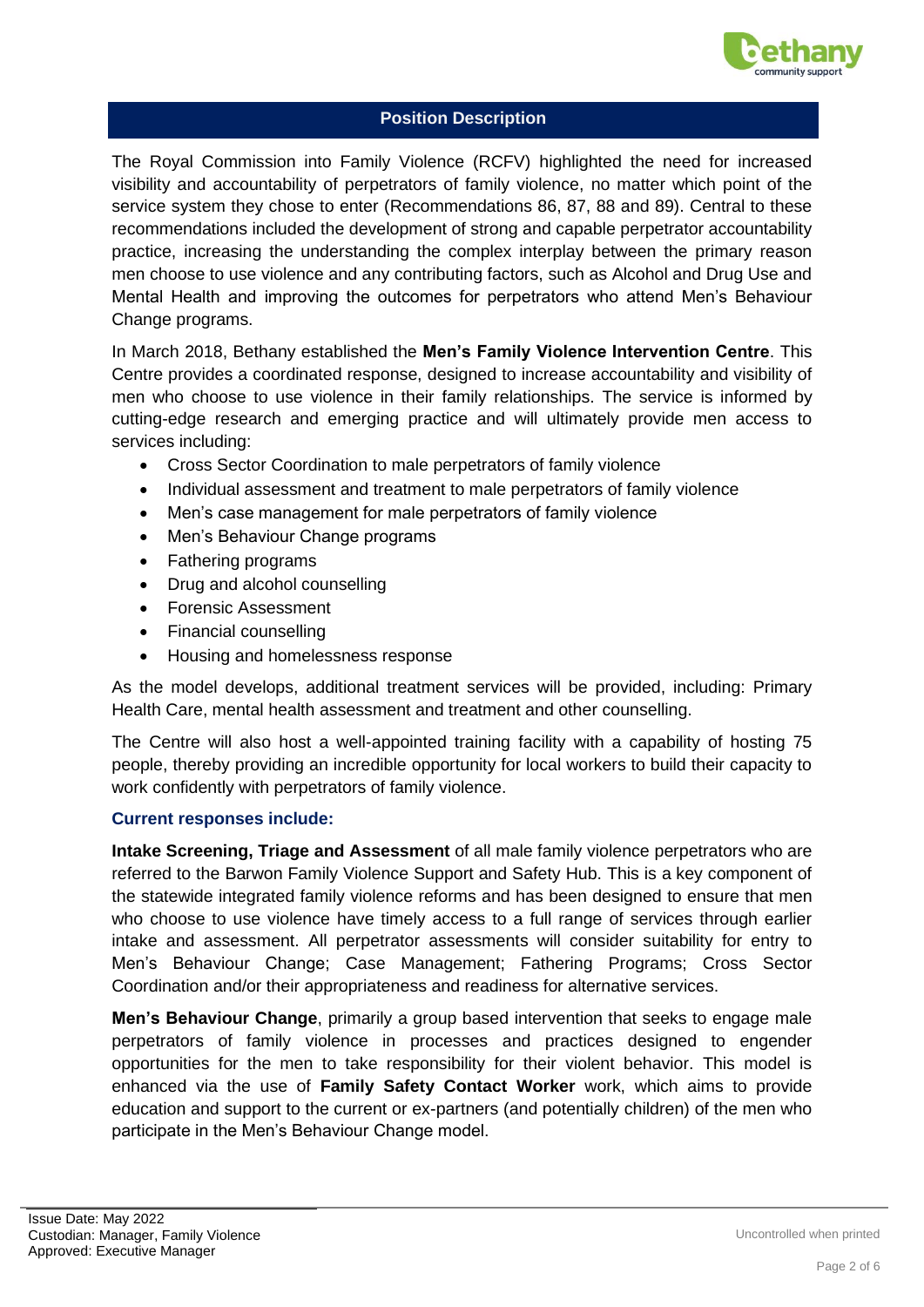

**Men's Case Management** program provides timely and responsive casework, counselling, case management and accommodation assistance to men that use violence against women and children, specifically targeting men who are removed from the family home following the use of violence.

#### **Community based Perpetrator Intervention Trial**

This program will develop a tailored response to men to address his primary decisions to use violent and controlling behaviors that incorporates a man's cognitive impairment. This is a highly nuanced and as yet, underdeveloped area of practice.

#### **Flexible Support packages**

Family Violence Flexible Support Packages (FSP) aim to deliver personalised and holistic responses to assist adult and child victim survivors experiencing family violence to transition from crisis, and establish long-term sustainable arrangements to improve their safety, wellbeing and independence in recovery from family violence.

#### **Position Objectives**

This position is responsible for providing administrative support to the Family Violence Program. The Program Administration Officer is responsible for a range of local key business systems and processes including but not limited to, administration, data support, and client records.

Our services operate from a structural feminist analysis that understands family violence is a gendered crime that is strongly resultant of the social construction of male identify and behaviour i.e. masculinity, power and control and re-enforced by systems, ideology and behaviours within our society. We pay particular attention to the active identification and management of all risks associated with family violence. Bethany currently manages a suite of specialist family violence response services.

#### **Key Responsibilities**

- Provide Administration support at Bethany's Men's Family Violence Intervention Centre
- Undertake Family Violence Flexible Support Packages Portal training
- Assist with Family Violence Flexible Support packages process and expenditure within Bethany and Barwon Area
- Support the FSP application process by providing outcome to applicant workers, coordinate purchases (as required) and payment of invoices
- Participate in the portal education sessions to internal and external stakeholders/portal users
- Contribute to the review and improvement of FSP processes
- Implement quidelines and procedures of the FSP portal
- Maintain all brokerage and financial reporting requirements across Family Violence program.
- Provide finance support to program staff brokerage support, grocery voucher ordering/activation, credit card purchases.
- Provide administrative support for brokerage monitoring applications, liaising with Bethany Finance and service providers, and processing invoices for payment
- Process invoices as per finance guidelines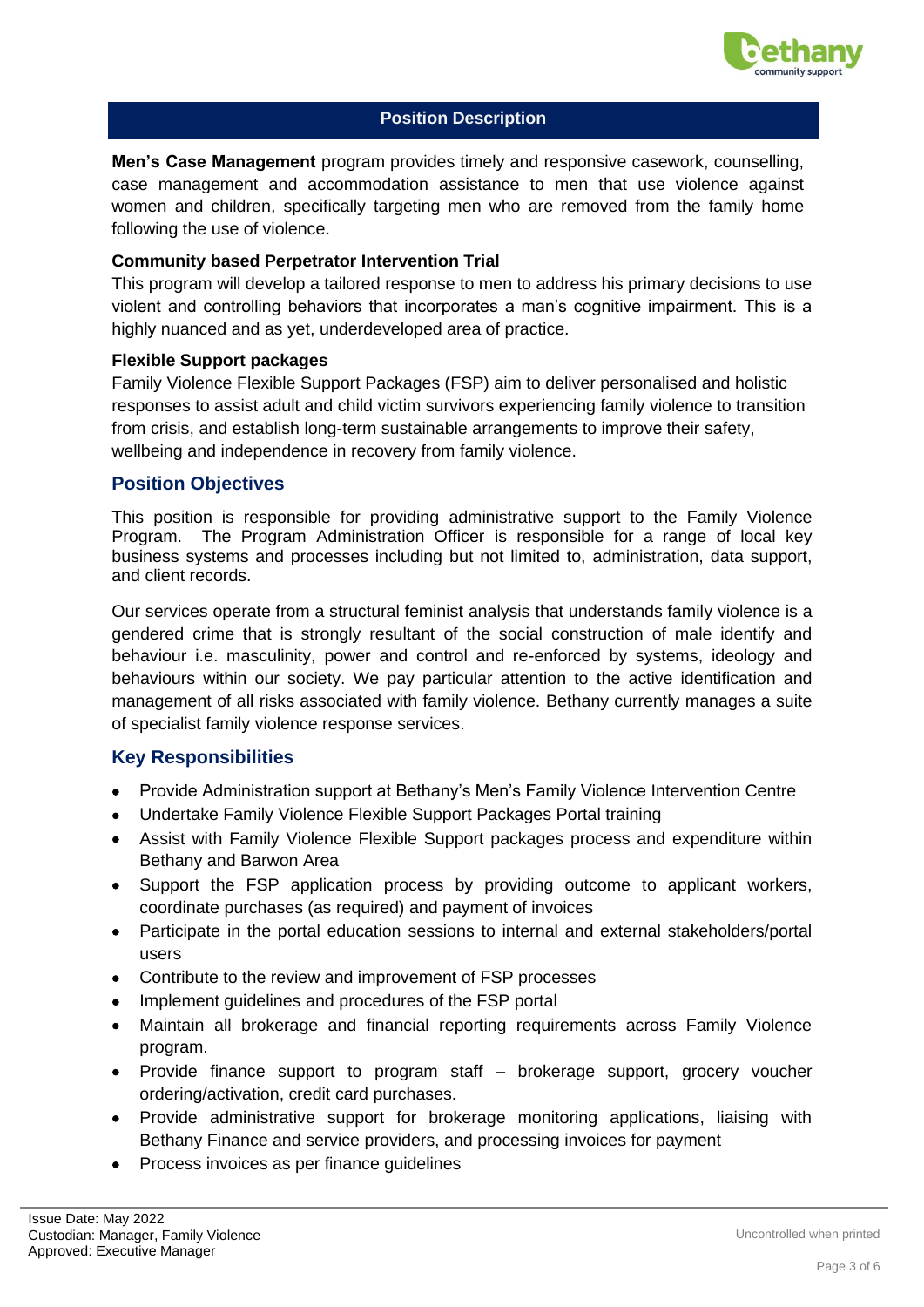

- Accepting deliveries, providing pick-ups, and holding items for collection by service users
- Monitor and issue taxi vouchers, Myki cards and vouchers and update registers
- Maintain accurate data as required by the funding body and the organisation in multiple databases and spreadsheets.
- Record client and group data onto relevant databases.
- Update, develop and implement administrative and program support documentation consistent with program requirements
- Provide administration support to Family Violence Leadership Group as required
- Active participation in regular formal supervision and team/agency meetings
- Make recommendations to effectively resolve problems or issues, by using judgment that is consistent with Bethany Values, standards, practices, policies, procedures, regulation, industrial instruments or legislation
- Support and participate in the Agency's continuous quality improvement process
- Other duties as required

# **Key Selection Criteria**

*Essential*

- 1. A certificate III in Business Administration or similar or demonstrated experience in a similar role, incorporating office administration, data entry and invoice and account management.
- 2. Demonstrated experience working autonomously and self-managing workload to ensure a timely response to requests.
- 3. Ability to adapt to a changing work environment, learn new processes quickly and update work practices to reflect changes.
- 4. Proficient in the use of MS Office, client information databases and knowledge of a range of IT programs.
- 5. Understanding of the importance of confidentiality and ability to demonstrate a respect for sensitive information and personal details.

## **Capabilities and Personal Attributes**

- Maintains a positive approach to change and adapts to new or different ways of working.
- **EXP** Demonstrates appropriate interpersonal skills, actively participates in all aspects of the role, supports colleagues and values diversity in the team.
- **■** Models and promotes organisational values including self-awareness, selfmanagement and social awareness in communications, problem solving and conflict resolution and promotes Code of Conduct.
- **•** Openly shares information, participates and contributes to the team to improve client outcomes.
- Is truthful and ethical and leads and reinforces expected standards of behaviour at all times.
- **Example 2** Generates ideas and solutions and takes advantage of new and emerging opportunities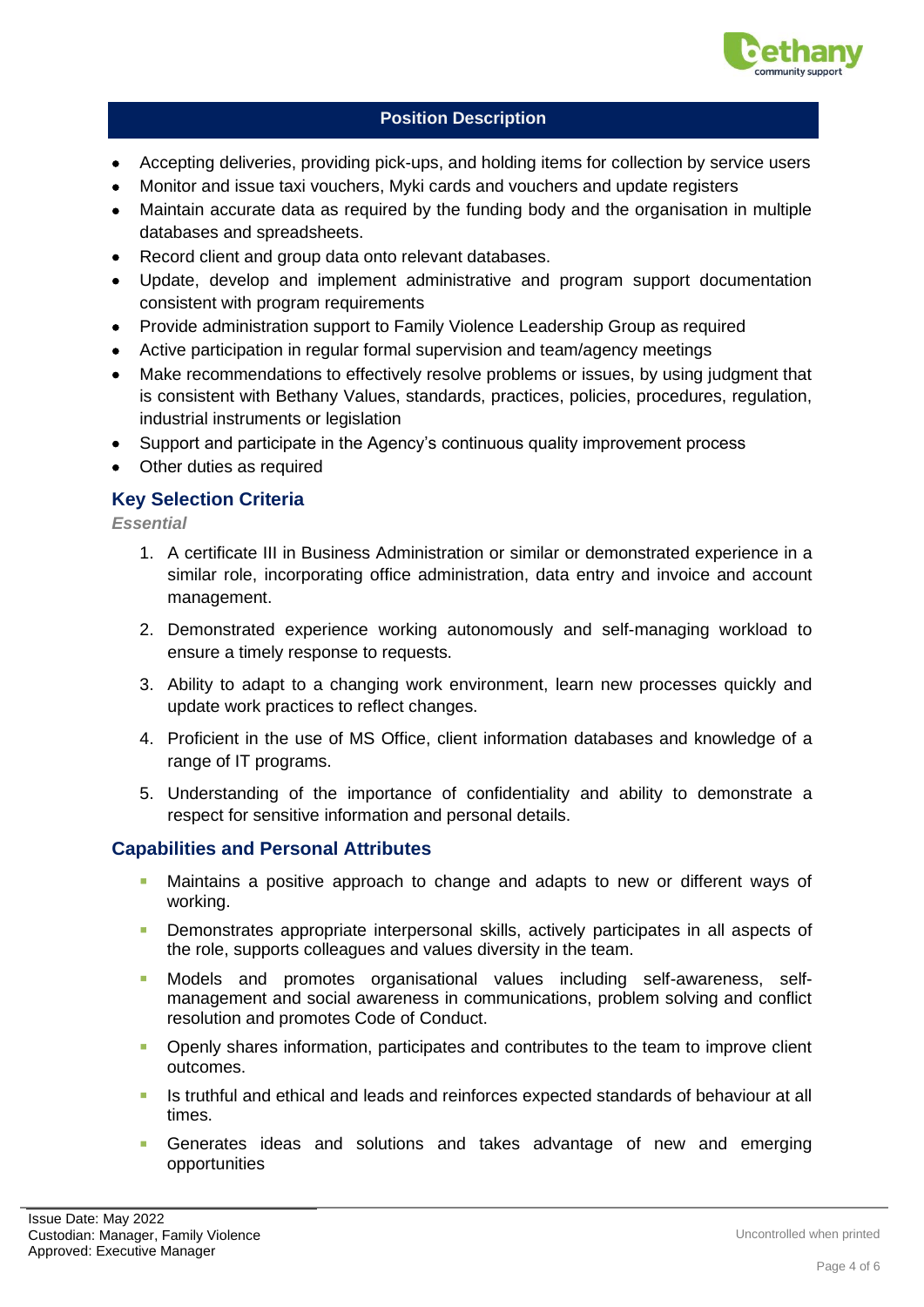

**EXP** Creates and sustains dynamic and productive relationships to maximise outcomes.

# **Organisational Relationships**

| <b>Supervisor</b>        | <b>Family Violence Support worker</b>                                                                                                                                                                             |  |  |
|--------------------------|-------------------------------------------------------------------------------------------------------------------------------------------------------------------------------------------------------------------|--|--|
| <b>External Liaisons</b> | Sexual Assault and Family Violence Centre, Victoria Police,<br>Corrections Victoria, Wathaurong, Colac Area Health, DHHS Child<br>Protection, Family Safety Victoria and other Community Service<br>Organisations |  |  |
| <b>Stakeholders</b>      | All Staff                                                                                                                                                                                                         |  |  |

# **Conditions and Remuneration**

| <b>Salary</b>                          | This position is classified as an award payment on the Social<br>Community Home Care and Disability Services Award 2010, Level<br>3, Pay Point 1. With a starting salary of \$64,519.88 per annum (pro<br>rata). In addition, the package also includes salary sacrifice as per<br>government legislation.                                                                                                                  |  |  |
|----------------------------------------|-----------------------------------------------------------------------------------------------------------------------------------------------------------------------------------------------------------------------------------------------------------------------------------------------------------------------------------------------------------------------------------------------------------------------------|--|--|
| <b>Ordinary Hours</b>                  | Ordinary hours of work will be worked between agency hours of<br>8am to 7pm. Occasional work outside of ordinary hours will be<br>required. The appropriate penalty rates will apply.                                                                                                                                                                                                                                       |  |  |
| Conditions                             | Other conditions of employment as per the Bethany Enterprise<br>Agreement.                                                                                                                                                                                                                                                                                                                                                  |  |  |
| <b>COVID-19</b>                        | Bethany is an essential service, and all employees are classified as<br>essential workers. To comply with the Chief Health Officer's<br>directions, all employees must provide evidence of their COVID-19<br>vaccination.                                                                                                                                                                                                   |  |  |
| <b>Travel</b>                          | Travel will be required to other Bethany offices and across the<br>Barwon South West region and other locations.                                                                                                                                                                                                                                                                                                            |  |  |
| <b>Physical</b><br><b>Requirements</b> | Sit at a computer or in meetings for extended periods - daily<br>п<br>Work in an open plan office - daily<br>I.<br>Bending/lifting of office supplies - occasional<br>I.<br>Work on call or after hours - occasional<br>×<br>Driving - occasional<br>×<br>Acknowledging the impact of Covid-19 restrictions, work<br>T.<br>may include remote access and Working from Home<br>arrangements as required by the organisation. |  |  |
| Right<br>in<br><b>Australia</b>        | You must either be an Australian citizen; or have permanent<br>residence status; or an appropriate visa issued by the Department<br>of Immigration and Citizenship that entitles the employee to work in                                                                                                                                                                                                                    |  |  |